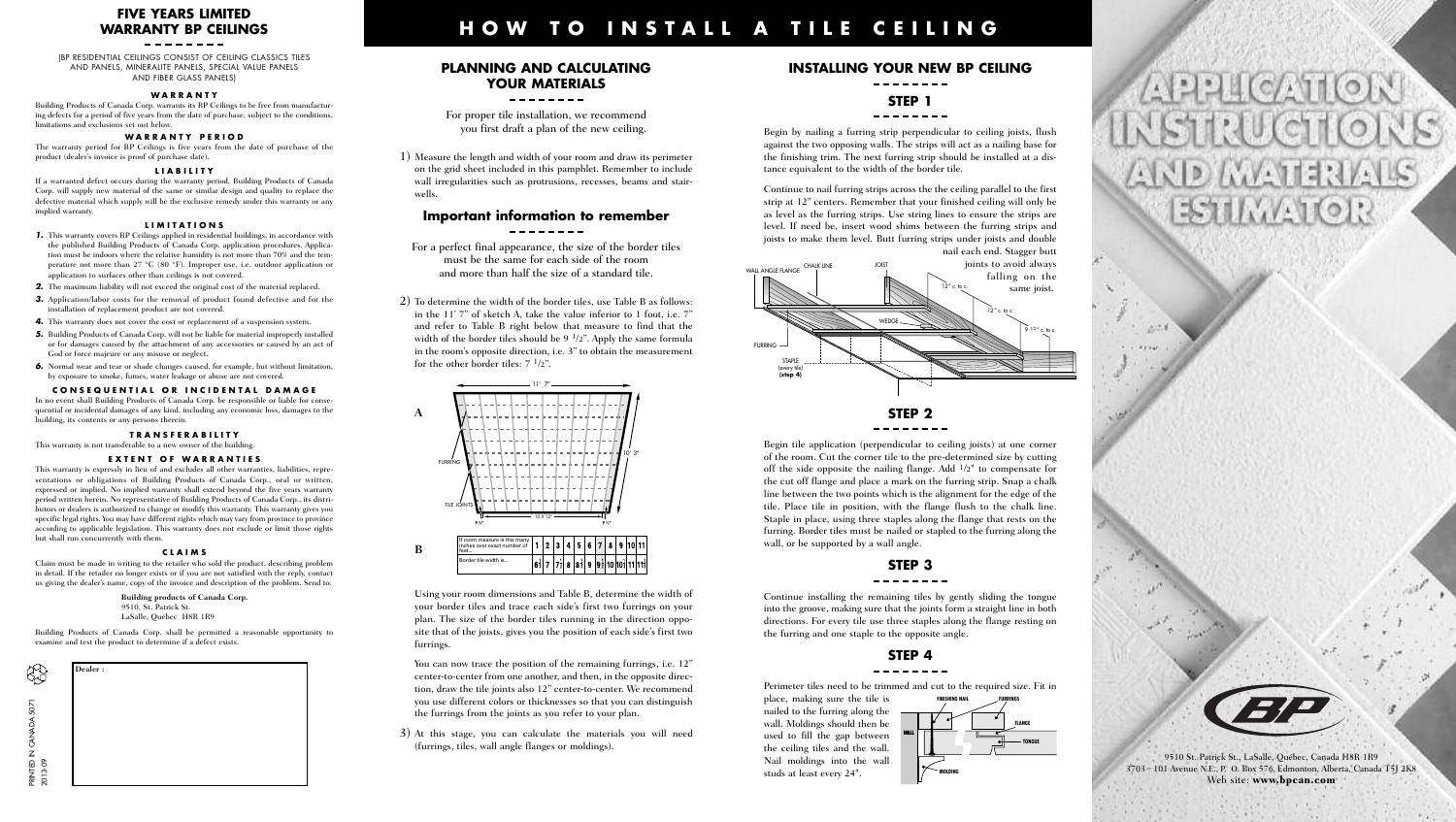# HOW TO INSTALL A SUSPENDED CEILING

## **STEP 1**



Establish the desired height of your new BP Ceiling a minimum of 3" below the existing ceiling or exposed joists or ducts.



With a level and chalk line, mark  $3/4$ " above the height of the new ceiling on the walls around the perimeter of the room.

**STEP 3**



Nail the wall angle flange to the wall with the bottom edge flush to the chalk line. At the corners, the wall angles may be either butted (A) or overlapping (B).



# **STEP 4**

Consult your plan to locate the position of your Main Tees. Use a chalk line to mark the position above the wall angle flange on each side of the room. Remember that the Main Tees must be perpendicular to the joists.



For proper suspension, the hanger clips must be fastened 4' apart. To make sure they are all at the same height and



by having the notch in the clip touch the chalk line. Repeat this procedure for the remaining Main Tees.

In some areas, you may not have any joists to enable you to nail hanger clips. As an alternative, we recommend using eyelet or hook screws and 18-caliber steel wire. Drive either screw into any available support structure (existing ceiling, planks, beams) and tie the steel wire to it. Adjust the length of the wire by folding it at a right angle where it meets one of the Main Tee's holes. Leave enough wire so you can twist it after insertion into the Main Tee. *Note: If you are planning to install recessed lighting or flush-mounted fixtures,*

## **STEP 6**

The application of your Main Tees will demand your careful attention. If this task is performed well, your panels should be properly aligned and the border panels of equal width on both sides of the room. With each starting Main Tee, the distance between the starting wall and the Cross-Tee must be the same. This distance is determined by the size of the border panel in your plan.

To install the Main Tees:

*perform these tasks now.*



• Insert into wall angle flange and snap into preinstalled hanger clips.

• Should more than one Main Tee length be required, you can easily fit them into one another. The location at which they are joined must be no more than 6" away from a hanger clip. Otherwise, install a clip with a steel wire.

## **STEP 7**

You are now ready to install your 4' Cross-Tees. Begin with the border panel Cross-Tee and applying the rest at 4' intervals. You need to insert the splicing tongue of the Cross-Tee into the slot of the Main Tee.

## **STEP 8**

Once you have determined the layout of the panels (placed either parallel or perpendicular to the Main Tees), you should install the missing 4' Cross-Tees.

## **STEP 9**



If installing  $2'$  x 4' panels, you can begin the installation immediately. Tip your panel up through the grid opening and lower it into place.

 $-1.1$ 

## **STEP 10**

If you selected 2' x 2' panels, you must insert 2' Cross-Tees into the middle of the 4' Cross-Tees, as indicated previously.

#### **STEP 11** --------

Install the 2' x 2' panels in the same fashion described earlier for 2' x 4' panels.

## **USEFUL TIPS**

**1)** To cut Tees and wall angle flanges, use shears as illustrated.

**2)** To cut panels, use a utility knife as illustrated.

If you do not have a long ruler, use a Tee section. N.B. Make sure to cut on the finished side.

> **3)** To wrap around a column or post, measure its diameter and trace its position on the panel. Cut panel as illustrated.

**4)** Install recessed light fixtures and pass

electric wires prior to installing your panels. **WARNING:** Fixtures must be fastened onto the existing ceiling or joists. The BP Ceiling System is designed to support panels only and in certain cases insulation.





**5)** Extend your heating/cooling ducts to reach the new ceiling. Cut a hole in the panel and install vents.

**6)** For windows that reach above the new ceiling, build a boxframe

using 3/4" wood and fasten to the wall and joists. Leave enough space inside the boxframe to allow the opening and closing of windows and curtains. Fasten L-shaped braces onto the boxframe's exterior at the same height as you would to the wall.

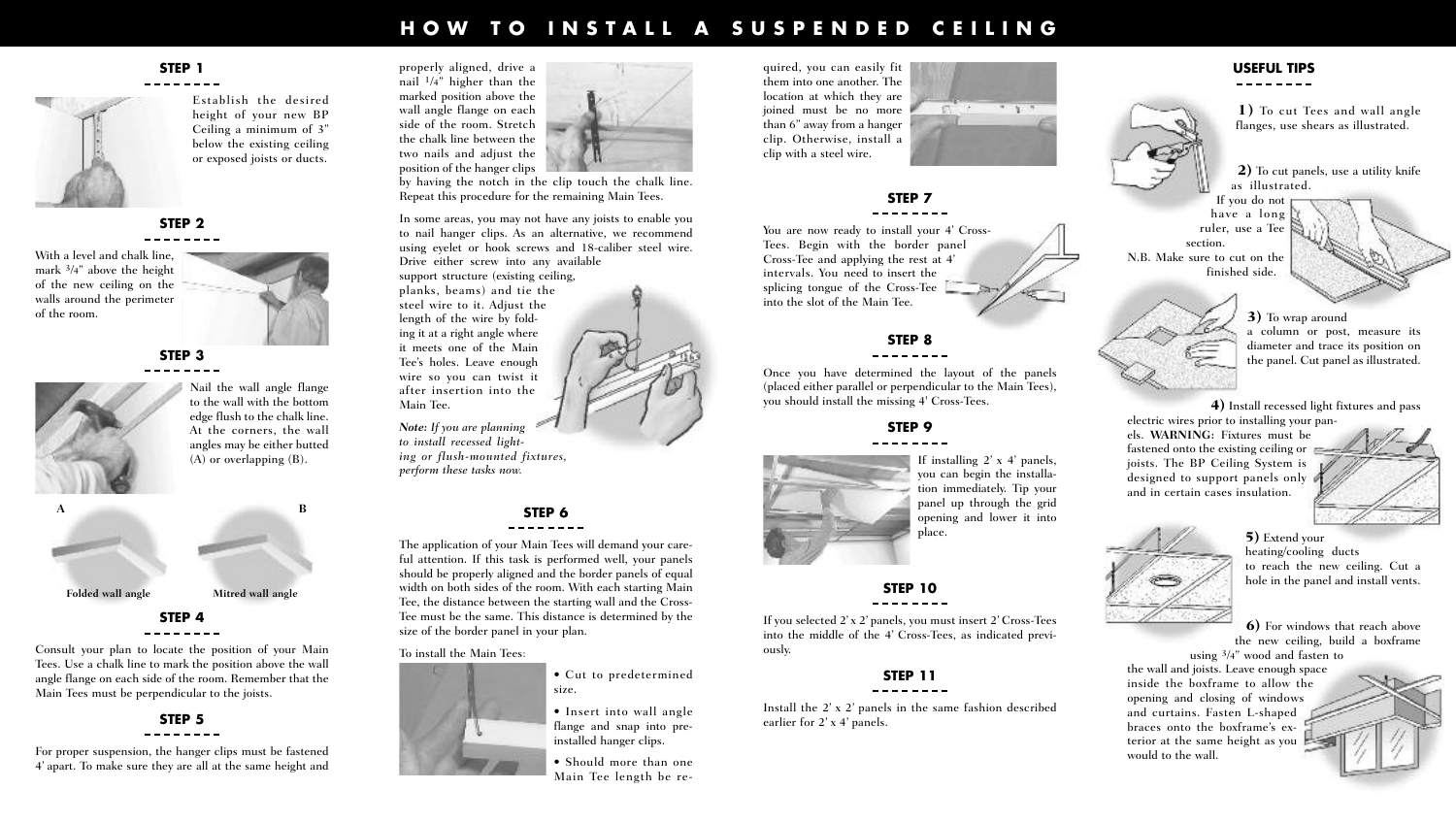# PLANNING AND ESTIMATING QUANTITIES FOR LAY-IN PANELS

*Proper planning is <sup>a</sup> do-it-yourselfer's best ally. That's why we've prepared for you a list of steps you should follow when planning your new BP Ceiling.*

## **HOW TO DRAFT A PLAN for a 2' x 2' or 2' x 4' suspended ceiling**

### **MAIN MATERIALS**

A description of the main materials you will use will help you better understand the steps that follow.

- **1) PANELS:** You can choose between  $2'$  x  $2'$  or  $2'$  x  $4'$ panels. (Refer to the BP Designer Ceilings pamphlet for more information on the wide range of styles and their individual features.)
- **2) WALL ANGLE FLANGE:** This L-shaped component must be installed first. It is applied to the walls at the height of your ceiling and runs the entire perimeter of the room. It is used to support the edges of the tiles and Tees.
	- **3) MAIN TEE:** This T-shaped component, either 8' or 12' long, is installed right after the wall angle flange. It serves to support the weight of your new ceiling at every 4' interval.

**4) CROSS-TEE:** Also T-shaped, either 2' or 4' long and smaller in size than the Main Tee. Together with the latter, it forms the necessary grid to support the four edges of the panel.

## **DRAFTING A PLAN TO CALCULATE QUANTITIES OF MATERIALS**

## **STEP 1**

--------

#### **CEI L ING DIAGRAM**

Trace your room's dimensions on the grid sheet, included in this pamphlet.



**ROOM CENTER** Determine your ceiling's centerpoint.

> **STEP 3** \_ \_ \_ \_ \_ \_ \_

### **TRACE POSI T ION OF MAIN TEES**

- **A)** Perpendicular to the joists, draw one Main Tee 2' from the centerpoint determined in step 2.
- **B)** Trace remaining Main Tees at 4' intervals, starting from the Main Tee already drawn in your plan.



## **STEP 4**

### **TRACE POSI T ION OF CROSS- TEES PERPENDICULAR TO MAIN TEES**

- **A)** Trace one 4' Cross-Tee 2 feet from the centerpoint determined in step 2.
- **B)** Starting from the Cross-Tee traced in A, draw additional Cross-Tees at 4' intervals. You should now have a series of 4' x 4' squares.



**STEP 5**

## **DETERMINING 2' X 4' PANEL DIRECT ION AND TRACING REMAINING CROSS- TEES**

#### **A) 2' x 4' panels running in the same direction as the Main Tees.**

Trace additional 4' Cross-Tees at 2' intervals, starting from Main Tees traced in step 3 and perpendicular to the Cross-Tees traced in step 4.



## **B) 2' x 4' panels running in the opposite direction as that of the Main Tees.**

Trace additional 4' Cross-Tees at 2' intervals, starting from Cross-Tees traced in step 4 and perpendicular to the Main Tees traced in step 3.



# **FOR 2' X 2' PANEL INSTAL LAT ION TRACING REMAINING CROSS- TEES**

Follow the procedure illustrated in 5A or 5B. To form perfect squares, draw 2' Cross-Tees in the middle of the 2' x 4' rectangles.



Illustration reflects orientation chosen in 5B.

Tiles and panels should be stored in a dry and well ventilated area. In addition, they should be unpacked to adjust to normal room conditions 24 hours prior to installation.